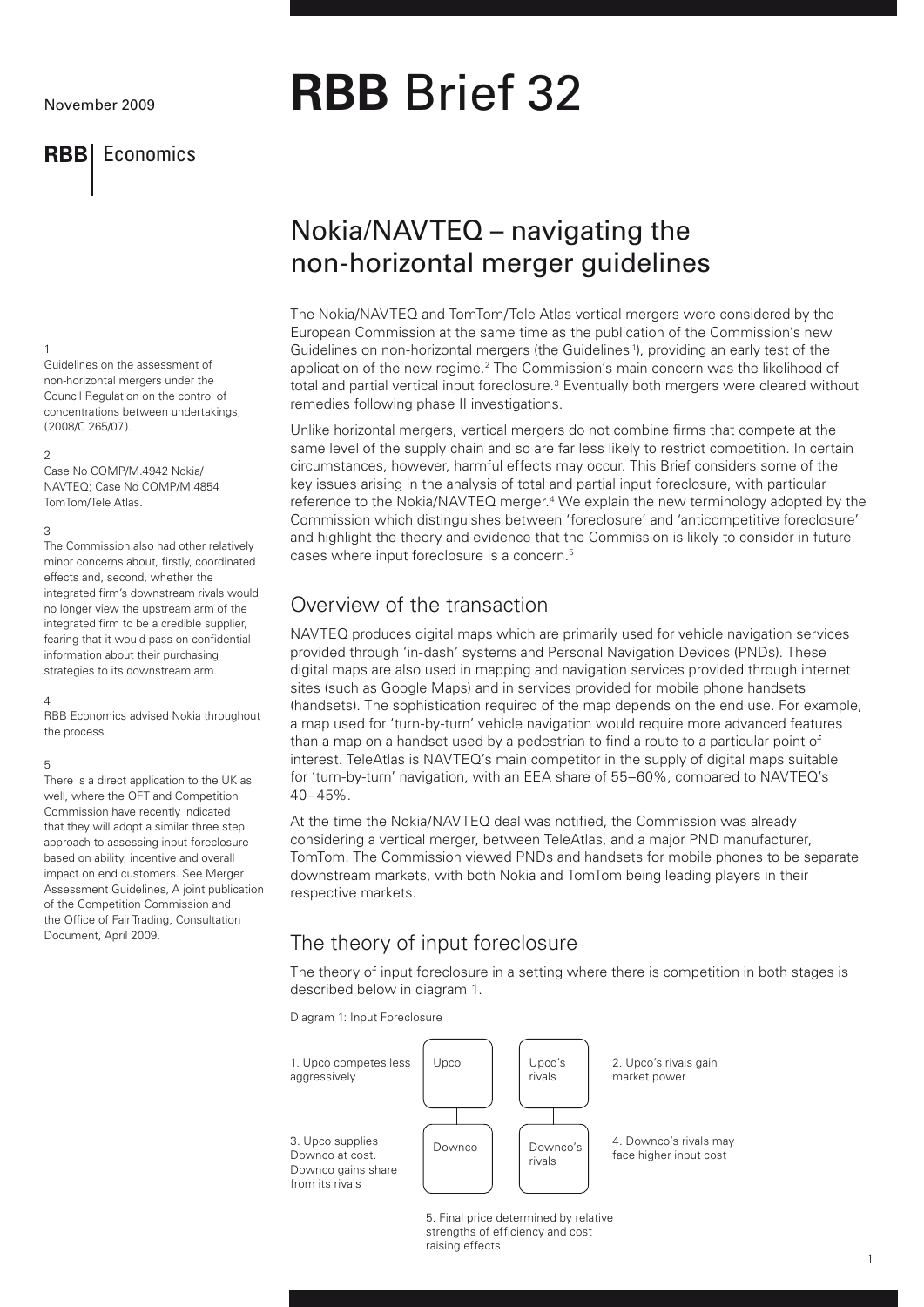## 6

This assumes that prior to the merger Upco earned a margin when supplying Downco. Downco's cost reduction arises from the removal of 'double marginalisation' (i.e. a situation where a manufacturer sets a mark up over cost and its retailer then sets an additional mark up over the manufacturer's already marked up price).

#### 7

In principle, even if consumers gain in the short term, concern could be raised that if downstream rivals end up paying higher input prices and face a more efficient rival, their ability to compete could be permanently damaged. An alternative view, however, would be that such concerns are speculative and that, rather than fall by the wayside, rivals might instead be incentivised to invest or innovate to a greater degree to escape their plight. Consistent with the latter train of thought is the Guidelines' statement: 'the fact that rivals may be harmed because a merger creates efficiencies cannot in itself give rise to competition concerns' (paragraph 16).

#### 8

NAVTEQ would also have to refuse to supply developers of navigation software who would on-sell NAVTEQ maps. embedded in their navigation software, to Nokia's rivals.

## $\overline{Q}$

Further, instead of offering turn-by-turn navigation, a handset manufacturer could choose to appeal to consumers by enhancing other features of the handset, such as its camera, music player, web browser or video-player. In contrast, in TomTom/TeleAtlas, turn-by-turn navigation was an essential feature of the PND.

According to the basic theory, an upstream firm (Upco) integrates with a downstream firm (Downco). Upco then competes less aggressively to supply Downco's rivals. As a result, Upco's rivals may set higher prices to Downco's rivals (although this will not necessarily happen, as we explain below). If so, Downco's rivals have their input costs increased and this is called 'foreclosure'. In contrast, Upco supplies Downco at cost, so Downco's input cost falls.<sup>6</sup> Whether end customers gain or suffer depends on how these effects balance out. On the one hand, Downco's rivals are less competitive if their costs are higher. On the other hand, Downco has an incentive to lower price because its costs have fallen. If the cost raising effect dominates so that downstream prices increase (in aggregate), then foreclosure is 'anticompetitive' in the Guidelines' language. If the efficiency effect dominates so that end customers gain in aggregate, then the merger is beneficial (regardless of whether a foreclosure effect occurs).7

Here the Guidelines make a distinction between 'foreclosure' (raising rivals' costs) and 'anticompetitive foreclosure' (which may result from 'foreclosure' and occurs where the merger leaves end customers worse off in aggregate). While this distinction is related to the theoretical literature, it may take time for practitioners to become comfortable with the idea that the term 'foreclosure' does not necessarily refer to a harmful practice.

The preceding theory of input foreclosure can be broken down into the following three steps, which are set out in the Guidelines:

- *Ability.* Can Upco credibly generate a price increase for Downco's rivals?
- *Incentive.* Would Upco profit from such a strategy?
- *Consumer harm.* Do end customers ultimately suffer from this strategy?

## Total Foreclosure

These principles are most easily explained with respect to total (or 'complete') foreclosure. In this case, NAVTEQ would credibly *refuse to supply* digital map data to mobile handset manufacturers other than Nokia.<sup>8</sup> The concern would then be that TeleAtlas (the only other supplier of digital map data) would exercise market power over Nokia's rivals making them less competitive against Nokia when competing for handset sales, leaving Nokia in a position to capture some of their lost sales and set higher prices to consumers.

The Commission considered that it was 'unclear' whether NAVTEQ had the ability to increase prices of digital maps. First, it is not at all clear how NAVTEQ could make a credible commitment *not* to supply Nokia's rivals. Without such a commitment, NAVTEQ would be tempted to undercut TeleAtlas and supply downstream rivals again, which would cause TeleAtlas to be wary of increasing prices in the first place.

Second, TeleAtlas would continue to face some competition from Garmin, a software developer which benefited from a long term contract to supply navigation software using NAVTEQ digital maps. Third, if faced with higher TeleAtlas prices, handset manufacturers could switch to substitutes for turn-by-turn navigation applications, such as less sophisticated digital maps that show a person's location on a map but without providing real time turn-by-turn directions.<sup>9</sup>

Next the Commission considered the 'incentive' step. An analysis of the incentives to engage in total foreclosure requires weighing up the foregone profits from NAVTEQ's refusal to supply Nokia's handset rivals, with any profits gained downstream as a result of those rivals losing share to Nokia. The former are estimated relatively easily, for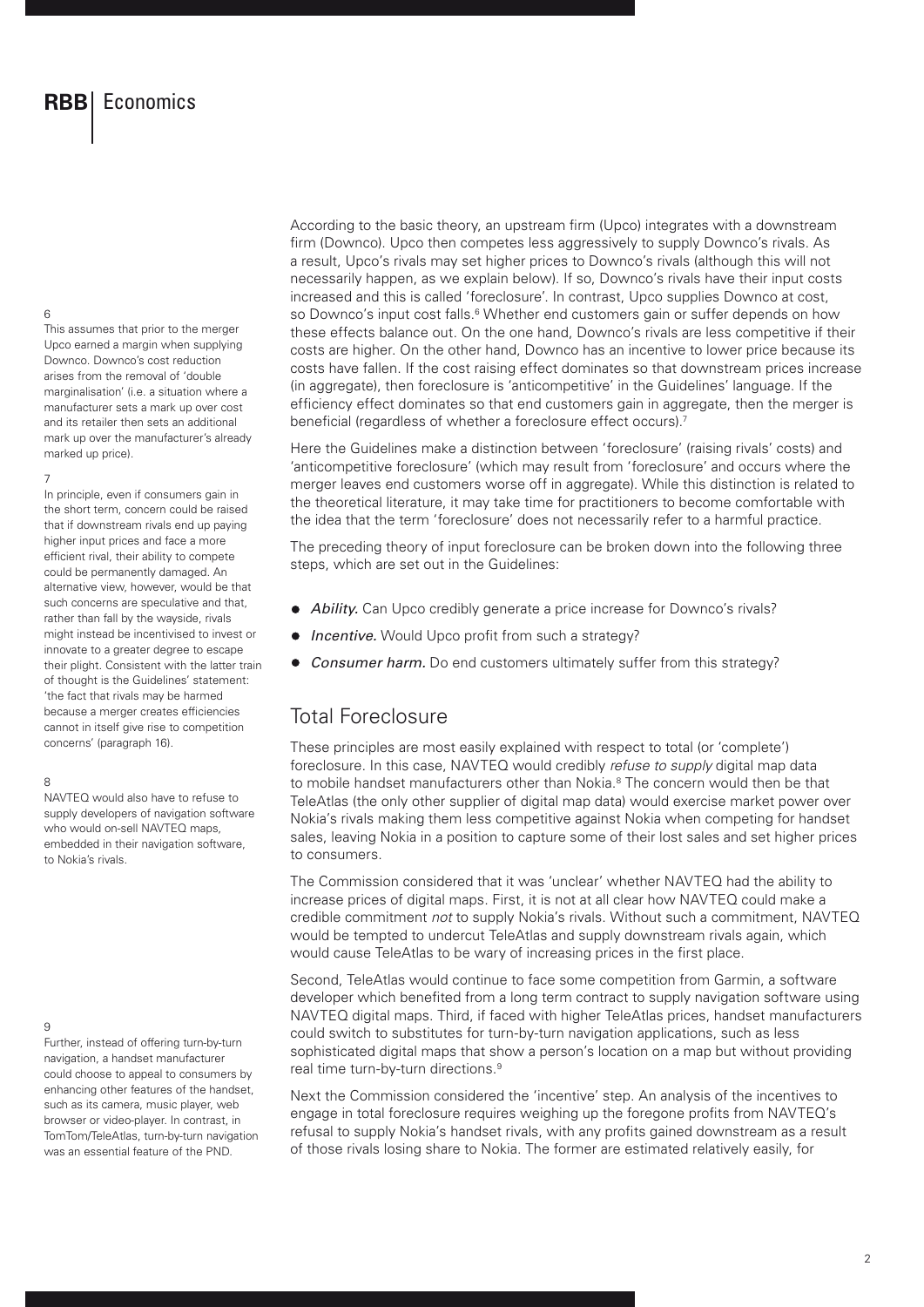example, by using internal forecasts of future demand for digital map data from Nokia's rivals, NAVTEQ's share of that demand, and NAVTEQ's margin.

However, estimating profit gained downstream is a more difficult exercise. It requires making numerous assumptions on, for example: (i) the increase in TeleAtlas' price; (ii) how much of the price rise is passed on by Nokia's rivals; and (iii) the degree to which an increase in the price of rival handsets would divert demand to Nokia handsets. These parameters may be gauged using, inter alia, prior industry studies and econometric analysis. However, it is important to note that many of these factors will be inter-related. (For example, the degree to which TeleAtlas would increase price would depend on the price sensitivity of Nokia's rivals, which in turn relates (in part) to how many units they would lose to Nokia in the event that they passed on higher input prices.) Ideally, therefore, parameters would be subjected to sensitivity and consistency tests where such tests take into account the likely interrelationships between the assumptions.

Nokia/NAVTEQ submitted an analysis which showed that, under conservative (and consistent) assumptions, total foreclosure would not be profitable for the merged entity unless TeleAtlas' prices were increased by a very large (and unrealistic) amount. The Commission confirmed the parties' analysis that such foreclosure would not be profitable. An important feature was that the digital map data input cost accounted for a small percentage of total handset costs making it all the more difficult to induce a price rise that would shift a substantial degree of output to Nokia from its rivals.

## Partial foreclosure

With partial foreclosure, the theory is that Upco may compete less aggressively than before, but without going so far as to refuse to supply Downco's rivals (and so the commitment problem does not arise).

This feature, when viewed alone, indicates that the merger might cause Downco's rivals to face higher input prices, but not quite as high as with total foreclosure. However, with both total and partial foreclosure, there are offsetting effects. First, post merger Downco purchases only from Upco and no longer purchases from Upco's rivals. Second, Downco enjoys lower input costs, and so (other things being equal) has an incentive to lower price. This would lead to lower sales for Downco's rivals, which in turn reduces their demand for inputs. Both factors reduce demand for the inputs supplied by Upco's rivals. In short, Upco's rivals may face less competition but they also face lower demand for their products. The latter effect typically dominates, causing input prices to fall – i.e. the cost raising concern ('foreclosure') does not materialise.10

Moreover, even if downstream rivals did face higher prices, this would not necessarily imply that prices to consumers would increase. If Downco benefited from a sufficiently large reduction in double marginalisation, consumers would still benefit from lower prices post merger.11 In this case, foreclosure of rivals occurs, but the net effect is lower consumer prices. Addressing these issues is possible using economic models of the upstream and downstream structure. While not always required, they can be used to eliminate implausible or contradictory outcomes and hence simulate both the profitability of a foreclosure strategy and the post merger impact on end customers.12

In the case of Nokia/NAVTEQ, the Commission did not need to weigh up these effects as its analysis of the merger concluded that there was insufficient incentive to engage in partial foreclosure, of the kind required to raise input prices, as it would not be profitable.

 $1<sub>0</sub>$ 

The theory is covered in more detail in *The Impact of Vertical and Conglomerate Mergers on Competition,* Jeffrey Church, September 2004. Report prepared for DG Competition.

## 11

First, despite higher costs, Downco's rivals may still lower prices because competition from Downco is more intense. Second, even if the prices of Downco's rivals increase, a fall in Downco's price may be enough to cause the (weighted) average price faced by consumers to be lower.

### 12

RBB has in house models suitable for this approach. If required, these allow considerable flexibility in modelling the industry, while grounding all simulations in realism through their ability to predict pre-merger outcomes. This may provide an informative way to investigate whether there is a high or low probability of harmful outcomes occurring post merger.